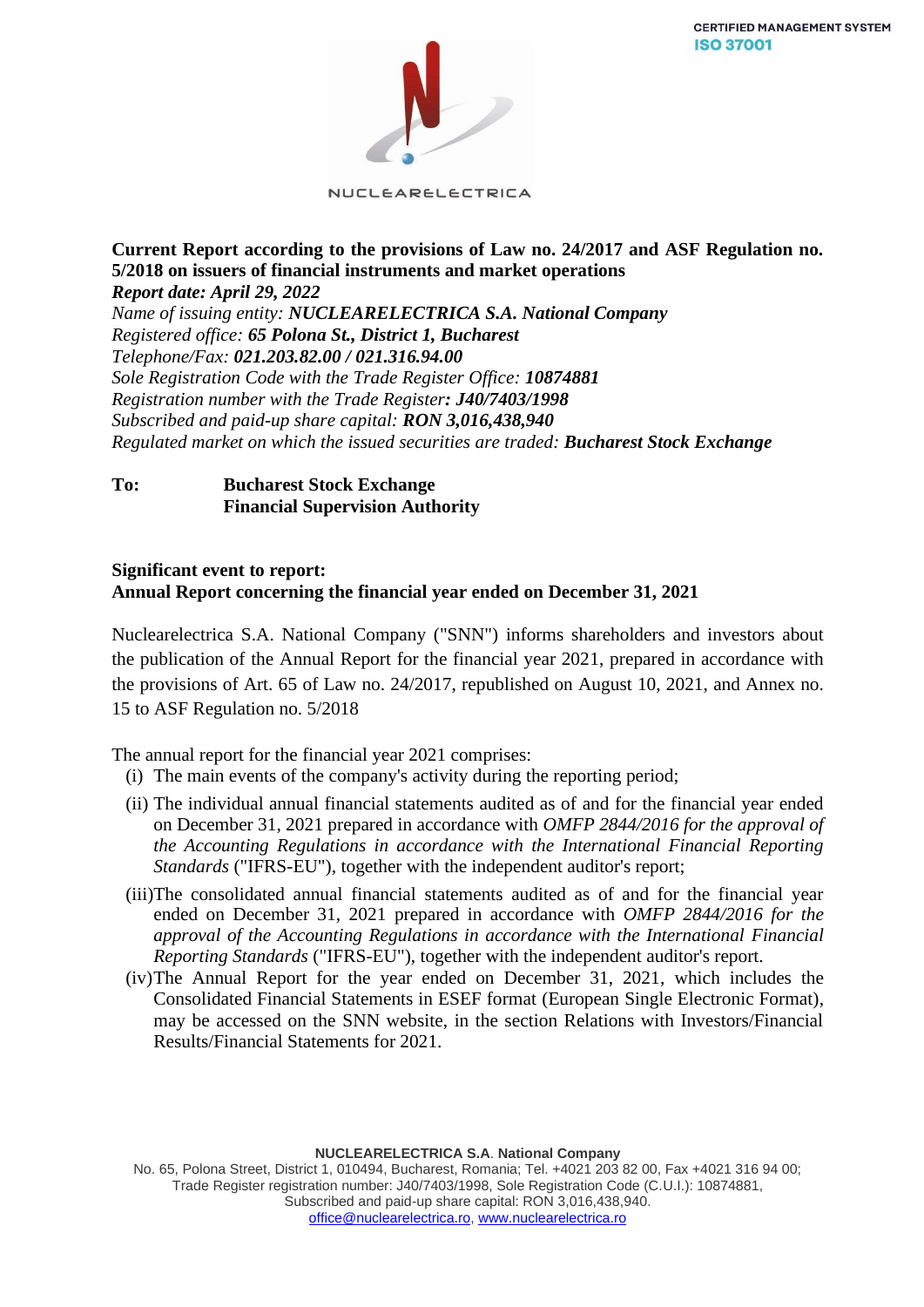#### **Main results**

**In 2021, SNN recorded a net profit of RON 1,036,262 thousand.** The main results are presented below and are extracted from the individual financial statements audited as of and for the period ended on December 31, 2021, as follows:

| <b>Indicator</b>                                          | 2021        | 2020        | <b>Variation</b> |
|-----------------------------------------------------------|-------------|-------------|------------------|
| [thousand RON]                                            | (audited)   | (audited)   |                  |
| <b>Production (GWh)*</b>                                  | 10,377      | 10,558      | $(1.7\%)$        |
| Operating revenues, of which:                             | 3,203,880   | 2,500,172   | 28.1 %           |
| Revenues from the sale of electricity**                   | 3,103,150   | 2,432,279   | 27.6 %           |
| Operating expenses, less depreciation<br>and amortization | (1,461,544) | (1,184,029) | 23.4 %           |
| <b>EBITDA</b>                                             | 1,742,336   | 1,316,143   | 32.4 %           |
| Impairment and depreciation                               | (562, 856)  | (544, 752)  | 3.3 %            |
| <b>EBIT</b>                                               | 1,179,480   | 771,391     | 52.9 %           |
| Net financial result                                      | 24,614      | 44,017      | (44.1%           |
| Net income tax expense                                    | (167, 832)  | (116,086)   | 44.6 %           |
| Net profit                                                | 1,036,262   | 699,322     | 48.2 %           |

*\* Electricity produced and delivered by Cernavoda NPP in the National Energy System.*

*\*\*Including revenues from the sale of thermal energy, insignificant in the total revenues.*

**Operating profit** (EBITDA) increased by 32.4 % as compared to the same period of the previous year, mainly following the increase of operating revenues by 28.1 %, influenced by the increase by 27.6 % of the revenues from the sale of electricity.

**Operating revenues** increased by 28.1 %. This increase was caused by the increase by 26 % of the weighted average price of the electricity sold in 2021, as compared to the weighted average price obtained in 2020 and the sale of a total quantity of electricity that was by 1.1 % higher.

Starting with 2021, ANRE no longer established delivery obligations for manufacturers on the regulated market. The contracts concluded by SNN on the regulated market for the second half of 2020 have delivery in CET hours; the last delivery time in 2020 being the first in January 2021 (361 MWh, regulated price amounting to RON 182.63/MWh (price without  $T_g$ )).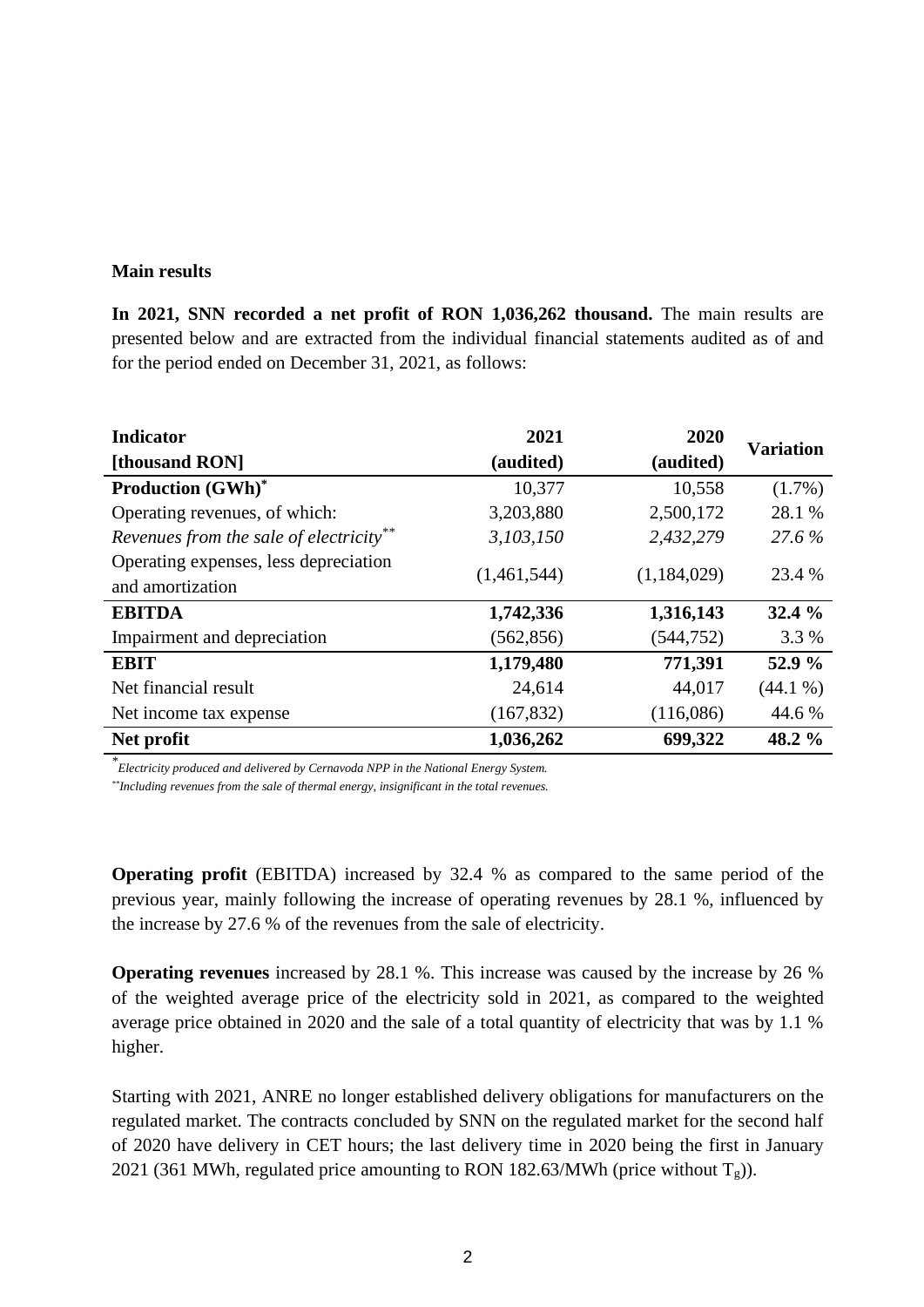As compared to 2020, the quantity of electricity sold on the competition market of bilateral contracts increased by 61 %, given that the average sale price on this market was 4.7 % lower (price without Tg). The quantity of electricity sold by SNN on the spot market (DAM and IDM) in 2021 increased by 48 %, given that the average sale price on this market that was 190.3 % lower (price without Tg).

**Operating expenses, minus impairment and amortization**, increased by 23.4 % in 2021, as compared to the same period of 2020. This evolution is mainly determined by the increase of the expenses with purchased electricity, repair and maintenance expenses, expenses with nuclear fuel and other operating expenses.

The **financial result** (net financial revenues) decreased by 44.1 %, and negatively influenced the net result. The main currencies to which there are exposures are EUR and CAD.

The increase of **net corporate tax expense** decreased the positive influence of the other elements. This increase was caused by the increase of the taxable profit calculated for the financial year of 2021 as compared to the one calculated for the financial year of 2020.

# **Electricity output in 2021**

The gross production of electricity of the two operational units of Cernavoda NPP was 11,284,320 MWh in 2021; from this gross output, the Units' own technological consumption during operation, as well as during the outages provided from the company's own production was 907 thousand MWh in 2021.

Thus, the electricity produced and delivered in the National Energy System ("NES") was of 10,377,214 MWh in 2021, as compared to 2020 (10,557,776 MWh), accounting for a 1.7 % decrease. The decrease is mainly explained by the cumulative operation of the Cernavoda NPP units in 2021, with 72 hours less than in 2020.

|                           | 2021          |        |              | 2020   |        |              |
|---------------------------|---------------|--------|--------------|--------|--------|--------------|
| <b>Energy output</b>      | <b>Unit 1</b> | Unit 2 | <b>Total</b> | Unit 1 | Unit 2 | <b>Total</b> |
| Gross production<br>(GWh) | 5.929         | 5,355  | 11,284       | 5,395  | 6,070  | 11,466       |
| Net production (GWh)      | 5,450         | 4,951  | 10,401       | 4,963  | 5,611  | 10,575       |
| Capacity factor (%)       | 96.19         | 87.02  | 91.61        | 87.29  | 98.32  | 92.81        |

Energy Production in 2021: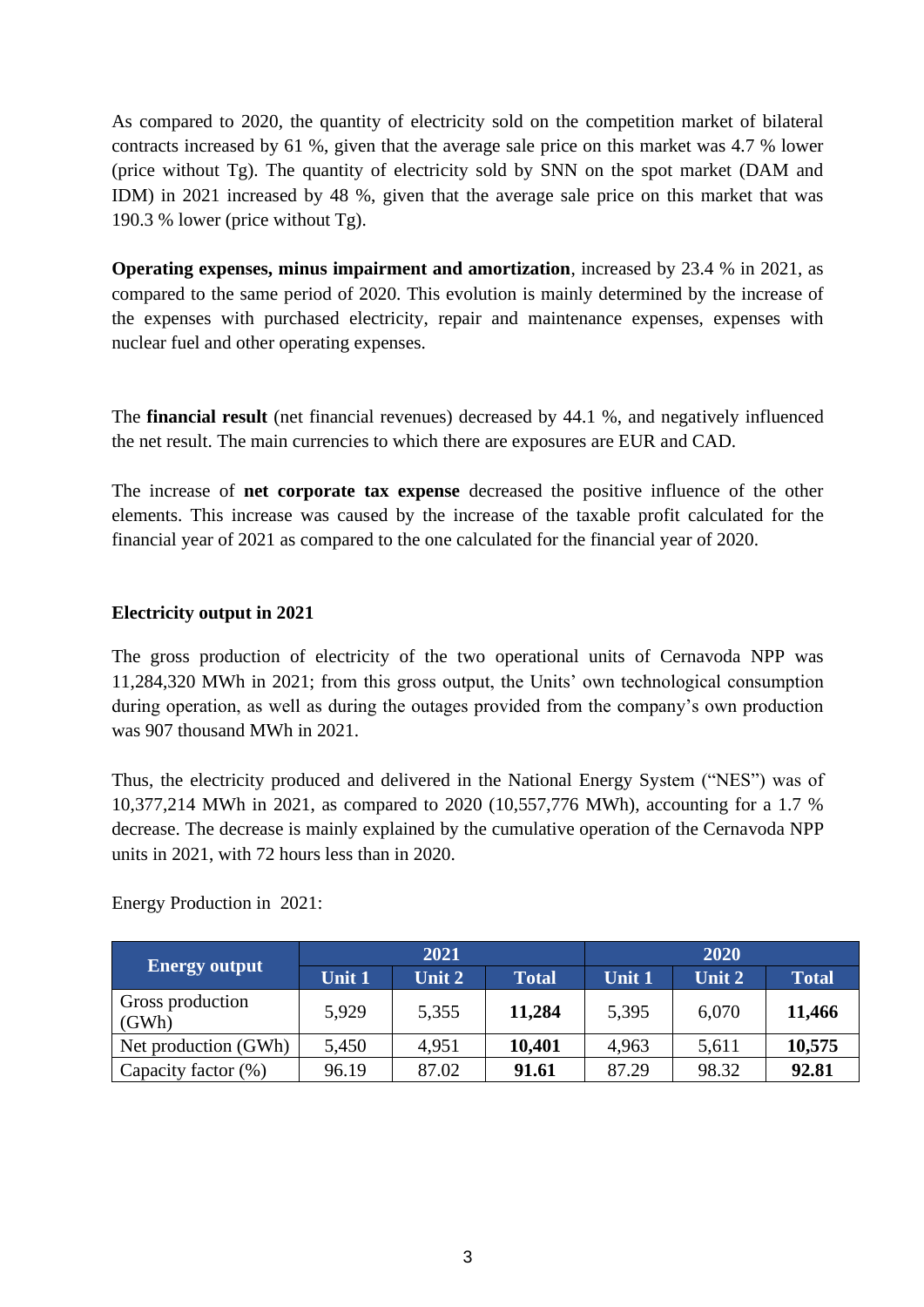# **Electricity sales in 2021**

| <b>Sales by types</b>                                                                                  | <b>Quantities</b><br>in MWh | $\frac{0}{0}$<br>of total<br><b>sales</b> | <b>Average</b><br>price<br>[Ron/MWh]<br>with Tg<br>included] | <b>Revenues</b><br>from sales<br>[RON] |
|--------------------------------------------------------------------------------------------------------|-----------------------------|-------------------------------------------|--------------------------------------------------------------|----------------------------------------|
| Sales on the regulated market <sup>*</sup>                                                             | 361                         | 0.003%                                    | 183.93                                                       | 66,347                                 |
| Sales on the competitive market<br>(bilateral contracts and sales on DAM<br>and IDM), of which:        | 10,890,657                  | 99.7 %                                    | 284.25                                                       | 3,095,680,358                          |
| $-$ Sales under CMBC $-$ EA, CMBC $-$<br>EA Flex, CMBC-CN, CM - OTC<br>contracts and supply agreements | 9,485,453                   | 86.8%                                     | 253.67                                                       | 2,406,189,335                          |
| - Sales on DAM and IDM                                                                                 | 1,405,204                   | 12.9 %                                    | 490.67                                                       | 689,491,023                            |
| Positive imbalances on BM**)                                                                           | 33,702                      | $0.3\%$                                   | 413.11                                                       | 13,922,504                             |
| Total sales in 2021                                                                                    | 10,924,719                  | 100 %                                     | 284.65                                                       | 3,109,669,209                          |

*\*) NB: Starting with 2021, ANRE no longer established delivery obligations for manufacturers on the regulated market. The contracts concluded on the regulated market for the second half of 2020 have delivery in CET hours; the last delivery time in 2020 being the first in January 2021 (361 MWh, regulated price amounting to RON 183.93/MWh (including Tg)).*

*\*\*) NB: RON 43,857 of the value presented represents revenues redistributed in January 2021 resulted from the balancing of the system, based on the application of ANRE Order No. 76/2017 and ANRE Order No. 61/2020.* 

The revenues obtained from the electricity market related to electricity deliveries in 2021 are **RON 3,109,669,209** (of which RON 43,857 represent redistributed revenues resulting from balancing the system), 7.0 % higher than the revenues set out in the budget for 2021, and 27.4 % higher than the achievements of 2020.

The average weighted sale price, for the electricity quantities sold (without the regulated market and PE), resulted in 2021, is of **RON 284.25/MWh** (including Tg). For comparison, the weighted average price of all the transactions performed on the markets on which SNN operated in 2021 (CMBC – EA, CMBC – EA Flex, CMBC-CN, CM – OTC, DAM and IDM), calculated according to the values published by OPCOM in the monthly market reports, is RON 361.38/MWh. In 2020, the average weighted sale price, for the energy quantities sold (without the regulated market and PE) was RON 236.03/MWh (including  $T_g$ ).

The quantities of electricity sold on the **competitive market of bilateral contracts** represented in 2021 a percentage rate of 86.8 % out of the total volume of the electricity sold, compared to a percentage rate of 54.7 % recorded in 2020. The average sale price for bilateral contracts in this period was RON 253.67/MWh (including  $T_g$ ), a decrease of 4.7 % compared to the average price recorded in 2020, of RON 266.05/MWh (including  $T_g$ ); given that the value of the transportation fee for introducing electricity in the network  $T_g$  has remained unchanged since January 2020 (RON 1.30/MWh according to ANRE Order No. 218/December 11, 2019).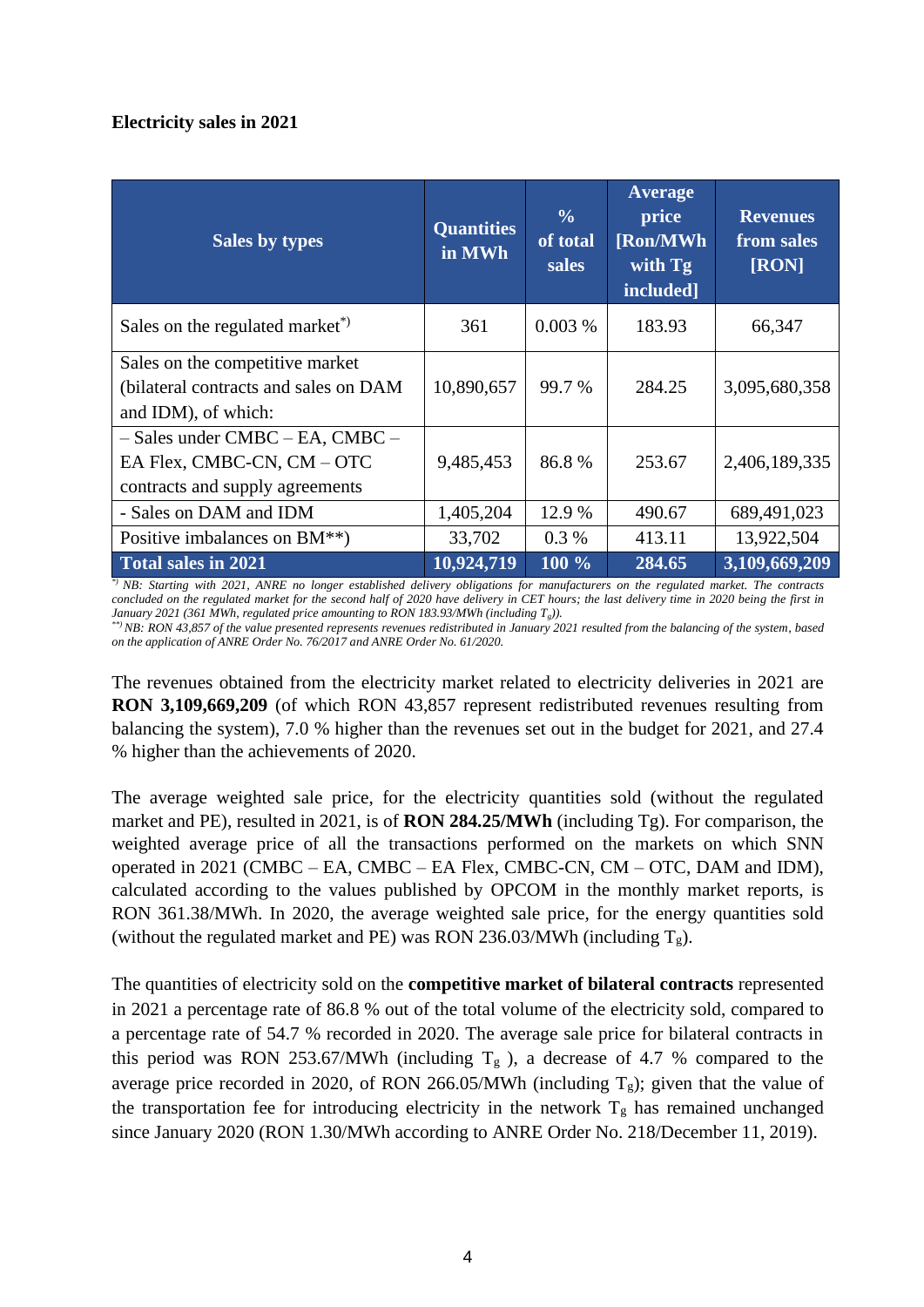**On the spot market** (DAM and IDM), in 2021, a quantity of electricity representing 12.9 % of the total sales volume was sold, as compared to a percentage rate of 24.8 % recorded in 2020. The average sale price of energy on the spot market (DAM and IDM) achieved by SNN in 2021 was RON 490.67/MWh (including  $T_g$ ), as compared to RON 169.88/MWh (including  $T_g$ ) recorded in 2020.

# **Investment program**

The total value of the investment program of SNN for 2021, approved by Resolution No. 7/May 6, 2021 of the Ordinary General Meeting of Shareholders of SNN S.A. was RON 433,860 thousand (without the component allocated to the payment of the debt service related to long-term loans).

Subsequently, Resolution No. 11/October 28, 2021 of the Ordinary General Meeting of Shareholders approved the rectification of the Revenue and Expenditure Budget for 2021. According to this rectification, the total value of the investment program of SNN for 2021 was resized to RON 356,774 thousand (without the component allocated to the payment of the debt service related to long-term loans).

The comparative statement of the investment accomplishments (value and percentage) for 2021 as compared to the same period of 2020 is presented in the table below:

| Year | Value<br>investment program<br>[thousand RON] | <b>Achieved</b><br>$(January, 1 -$<br>December 31)<br>[thousand RON] | <b>Achievement level</b><br>$(January, 1 -$<br>December 31)<br>(9/0) |
|------|-----------------------------------------------|----------------------------------------------------------------------|----------------------------------------------------------------------|
| 2021 | 356,774                                       | 319,679                                                              | 89.6 %                                                               |
| 2020 | 309,544                                       | 223.947                                                              | 72.3%                                                                |

As in the previous years, Nuclearelectrica S.A. structured its investment development program according to goals defined in relation to the needs of the production branches (Cernavoda NPP and Pitesti NFP), so as to achieve a high level of utilization of the production capacity (EAF Energy Availability Factor) in compliance with the nuclear safety regulations and the longterm maintenance of the level of excellence in the operation of the plant. At the same time, the goal of the development program is to cover the necessity to upgrade/refurbish certain systems, for economic reasons (specific consumption reductions, improvement of certain parameters related to the served processes, with a positive impact on efficiency), as well as legal ones – the need to implement upgrades in relation to nuclear security, environmental protection and labor security representing imperative requirements imposed by the regulatory authorities in the field.

The investment program of SNN for 2021, attached to the REB, was value-sized, considering the commitments of ongoing contractual, the estimates regarding the investment objectives to